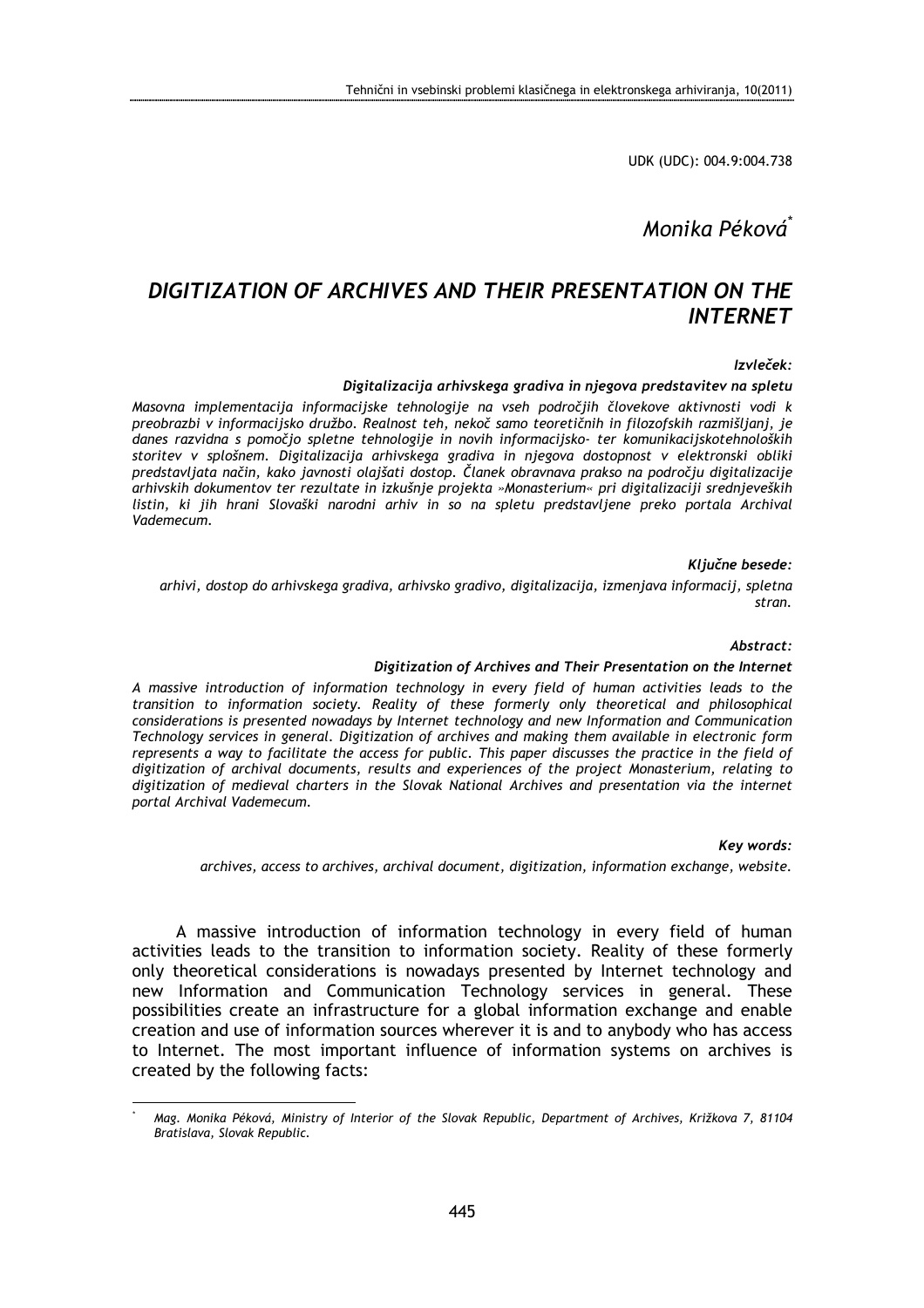- possible digitization of different types of classical documents (text, image, sound),
- formation of hypertext, multimedial and hypermedial (www) documents,
- standardization of digitized documents and languages to organize character forms of www documents (SGML, HTML, etc.),
- standardization of exchange, communication and query protocols,
- possibilities of displaying and accessing different information sources containing information about documents and also full documents,
- possibilities of interconnecting different information sources and users wherever in the world.<sup>1</sup>

The term digitization is very broad and includes several sub-activities and other related activities within the archival science. The designation "digitalization" in Archives can mean any of the following possibilities:

- conversion of finding aids into digital form;
- creation of digital copies of traditional records.

This paper focuses only on one topic in the area of digitalization in Archives: creation of digital copies of traditional archival documents and making them available to the general public.

Digitization of archival documents is the way, which allows access to the public through the use of digital copies and at the same time preserves original archival documents. Development of information technology in the last ten years has greatly influenced "life in archives". Archives have to cope with the transformation of the register of archival fonds and archival collections from paper form into electronic one, with creation of electronic records which later on become electronic archival documents.

The first consideration about digitization of archival documents in Slovak Republic was presented at the end of 2004. Between 2004 and 2006 the Department of Archives and Registries, Ministry of Interior of the Slovak Republic published some methodological directives.

It was supposed to build three digitizing centres in states archives - which have been established at the Slovak National Archives in Bratislava, the State Archives in Levoča and the State Central Mining Archives in Banská Štiavnica at the end of year 2006.

These centres have been equipped by scanners:

- digital equipment for scanning archival documents in format A2;
- scanner for microfilms:

 $\overline{a}$ 

- scanner Betterlight 6,000 for digitalizing large size and 3D documents;
- scanner Cruse for digitizing large format archival documents.

<sup>1</sup> Kimlička, Š.: Knižnično-informačné systémy na prahu informačnej spoločnosti. In: Knižničná a informačná veda XVIII: zborník Filozofickej fakulty Univerzity Komenského. Bratislava: Univerzita Komenského 1999, s. 7–31.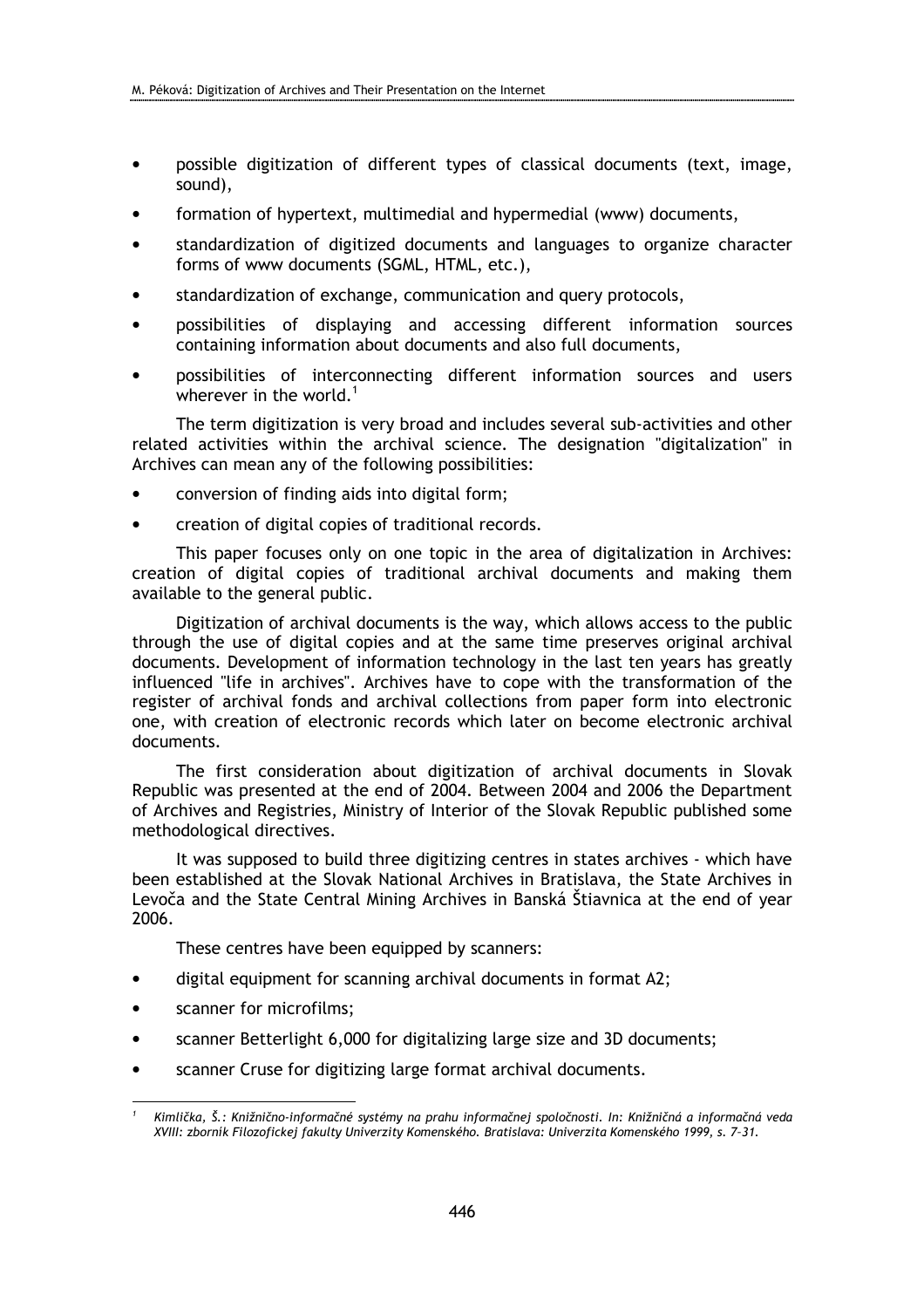The main criteria for the selection of archival documents are their historic documentary value, scope of real physical damage and frequency of use by the research community.

Technical parameters for the aspect of digitization of archival documents stored in state archives provides the instruction issued by the Department of Archives and Registries Ministry of Interior of the Slovak Republic in November 2006. This instruction specifies the method of producing digital copies of archival documents (called safety copies) minimum in 300 dpi, TIFF format without compression.

Working versions are produced in 150 dpi, JPEG format, with 60 % compression for quick display. The instruction also settles the exact name of digital copy and information that must be contained in the XML file of the digital copy in order to be unambiguously identified.

Archiving – saving of the backup copies of scans are secured by their keeping in a high capacity storage system at the Slovak National Library in Martin and in respective Archives on DVD media. Inseparable part of digitizing is making information about archival documents and information from archival documents available to researchers by way of digital copies.

Information about archival fonds and archival collections administrated by state archives in the Slovak Republic is nowadays available via the internet portal Archival Vademecum, the first version of which was opened to the public in April 2008.<sup>2</sup> Archival Vademecum brings together in one central repository all relevant information about the archival fonds from the state archives.

The first part of the system is created by complex information about archival fonds and collections in the Slovak Republic and the data are taken from the nationwide archival information system. The archival information system is defined as a complex of information about archival documents recorded in the archival heritage register, about their storage, content and access to them. Nowadays the State Archives use a new version of electronic archival information system (AFondy).

Its aim is to create a central online database of the register of archival fonds and collections kept in the network of state archives as well as the register of archival fonds stored in all other types of archives. The database contains data about archival fonds and archival collections, their names, registration number, time extent, thematic group, amount extent, name of creator, information about physical status, state of processing and date of record updating.

The outputs from application AFondy are transferred to the data storage in order to be able to use them via a standard web browser. Through the common or full-text searching the user can quickly and easily obtain all available information from central data storage. If there exists a finding aid to a respective archival fond, Archival Vademecum enables to assign the information on finding aid or to present its full text.

The archival heritage of the Slovak Republic kept in state archives comprises more than 27,000 archival fonds and collections with a total range of more then 187,000 running metres.

Department of Archives at the Ministry of Interior of the Slovak Republic keeps the central register of finding aids. From the total amount of 4,000 units of finding  $\overline{a}$ 

<sup>2</sup> Archival Vacemecum, accessed on January 5, 2011 at http://vademecum.vsnet.sk/sk/vade/.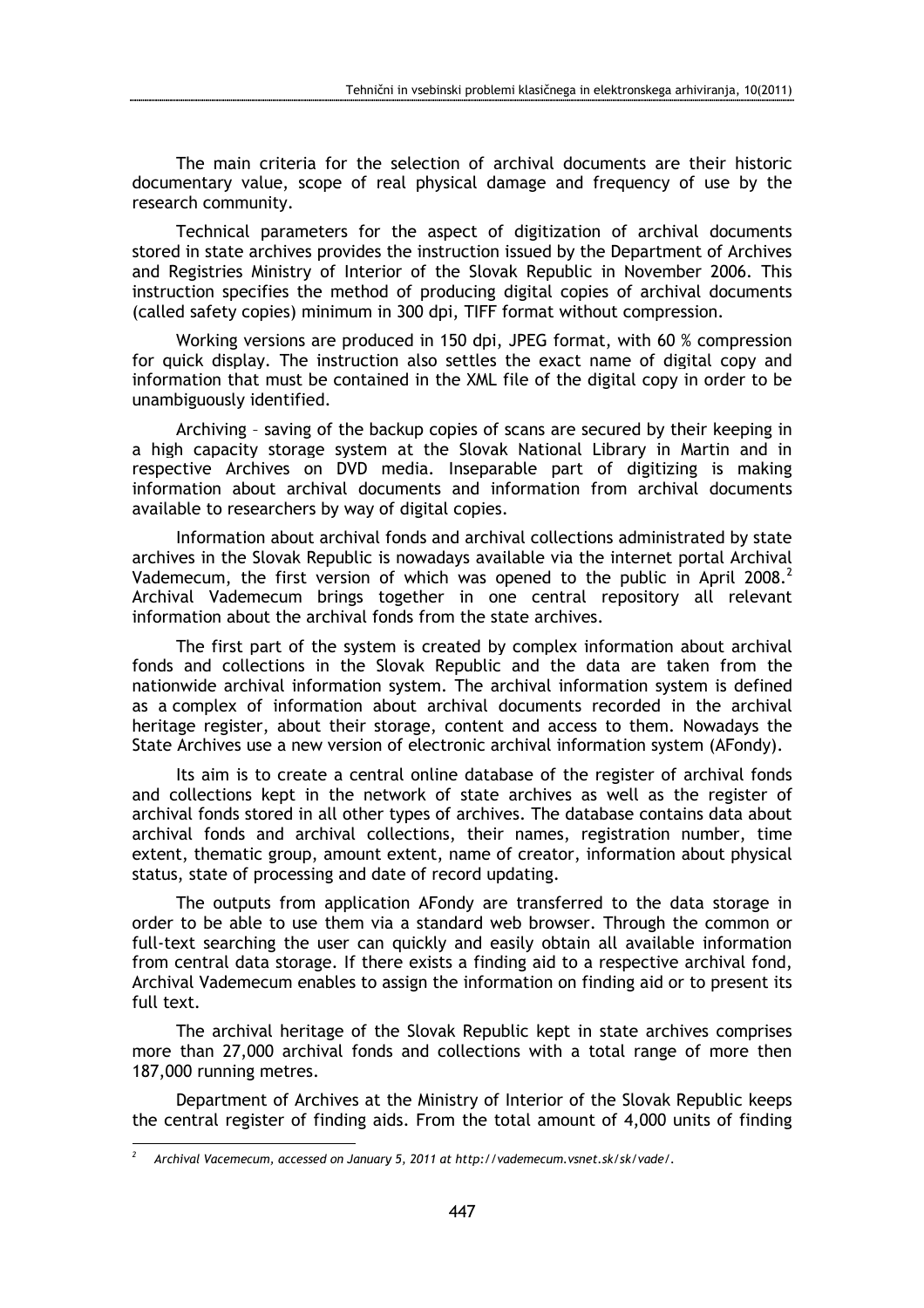aids about 80% of them are in analogue / paper form and only 20% in digital form. The reason is obvious - the finding aids were made by typewriter until the 1990s and later on via personal computers. From year 2007 finding aids have been produced also in electronic form by means of the application ProArchiv – Inventories. These finding aids (more than 300 inventories) are accessible in electronic form and immediately provided on the Internet as we are aware of current trends and needs to provide information about archival fonds and archival collections through the Internet.

There are two possibilities to converse analogue finding aids into electronic form:

- manual transcription in the application ProArchiv Inventory,
- digitizing from paper form into format PDF with OCR.

The conversion of all finding aids from paper into electronic form is the priority of Slovak archives as a preferable way of paper finding aids digitization. Inventories are digitalized into format PDF with OCR in co-operation with the Slovak National Library in Martin and should be soon provided on the respective website of Slovak archives.

The Slovak Act 395/2002 on Archives and Registries and on the Amendments of Certain Acts states: "The Archives shall only submit an original of an archival document for its study in exceptional cases, whilst it shall always submit a copy of an archival document, if it concerns an archival document created before 1526."<sup>3</sup> This was one of the main reasons why the Slovak National Archives participated in the international project Monasterium.Net. The main objective of this project is to digitize all medieval charters in the archives, to make them available in electronic form for public use and preserve the most important and most historically valued archival documents – medieval charters from the Slovak National Archives that are important for the national and European history.

The medieval charters are administered by department of Early Fonds and Collections at the Slovak National Archives. Medieval charters by provenience are included in:

- 1. archival collections of ecclesiastical institutions,
- 2. a group of 98 archives of noble families and their feudal manors.

The digitization of more than 23,000 medieval charters began in May 2010 and ended in September 2010. The digitizing proceeded on two scanners which were provided by consortium Icarus. Medieval charters metadata are inserted in the application ProArchiv – Charters. This program contains twenty seven entries / items to be filled. For the time being only obligatory elementary items as Name of archives, Fond, Inventory number, Signature, Publisher, Receiver are filled in. Other data about medieval charters will be completing continuously later on.

Digital copies from all medieval charters stored in Slovak National Archives are available via a virtual guide through archival fonds and collections and their digital copies - Archival Vademecum.

The metadata from application ProArchiv - Charters will be transferred to the data storage in order to be able to use them via a standard web browser. Through  $\overline{a}$ 

<sup>3</sup> Article 12 of Act no. 395/2002 on Archives and Registries and on the Amendments of Certain Acts.